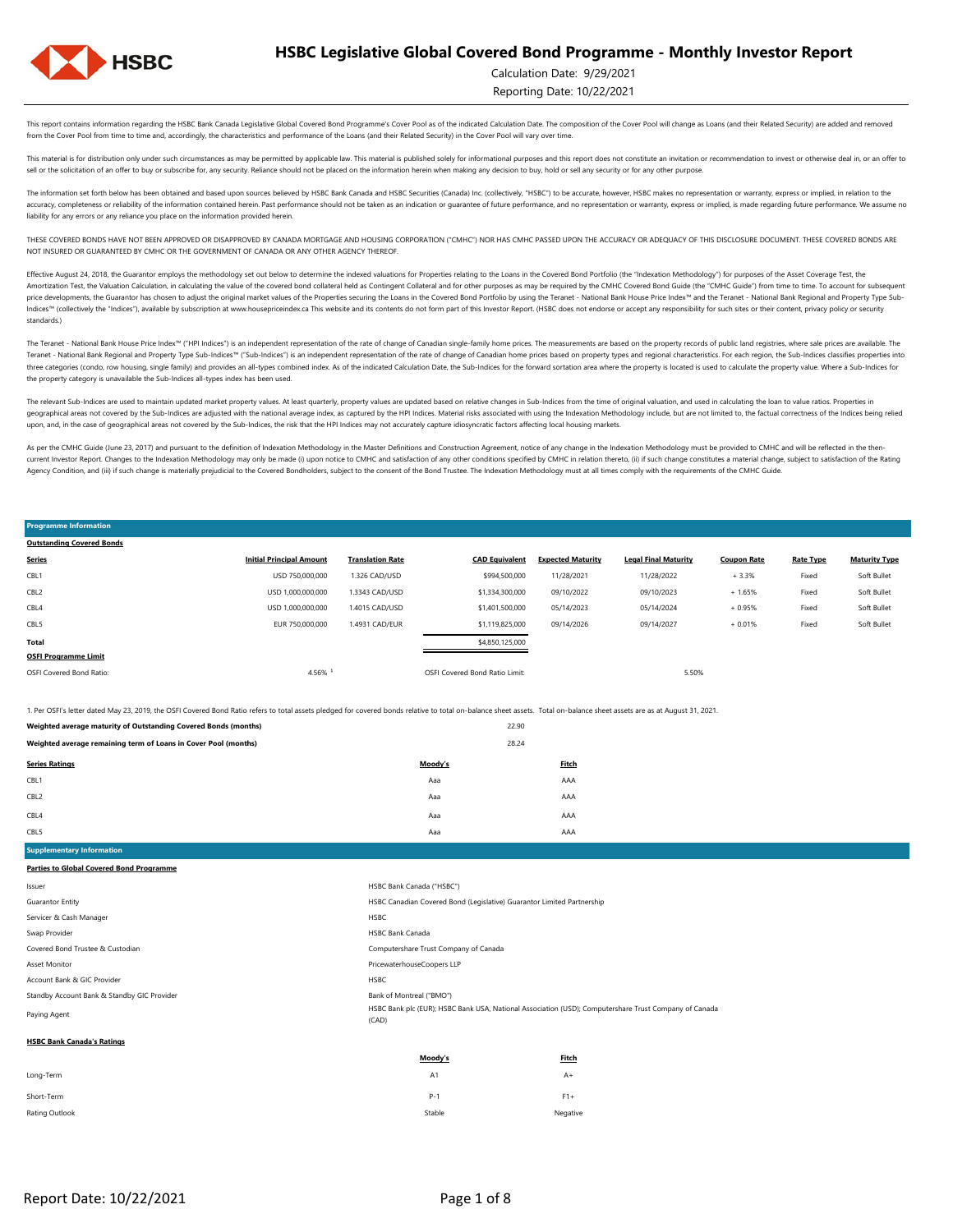

**Other:**

## **HSBC Legislative Global Covered Bond Programme - Monthly Investor Report**

Calculation Date: 9/29/2021 Reporting Date: 10/22/2021

Guarantor LP Event of Default No **Events of Default & Triggers** Issuer Event of Default No. 2006 and the United States of Default No. 2006 and No. 2006 and No. 2006 and No. 2006 and No. 2006 and No. 2006 and No. 2006 and No. 2006 and No. 2006 and No. 2006 and No. 2006 and No. 2006 and (b) Covered Bond Swap Provider F1 or A covered Bond Swap Provider P-1(cr) or A2(cr) F1 or A v. Each Swap Provider is required to transfer credit support, replace itself or obtain a guarantee of its obligations if the rating of such Swap Provider falls below the specified rating: Moody's Fitch (a) Interest Rate Swap Provider P-1(cr) or A2(cr) P-1(cr) or A2(cr) P-1(cr) or A2(cr) iv. The following actions are required if the rating of the Issuer (HSBC) falls below the stipulated rating: Moody's Fitch (a) The Covered Bond Swap will become effective except as otherwise (a) The Covered Bond Swap will become effective except as otherwise<br>provided in the Covered Bond Swap Agreements BBB+ (b) Establishment of the Reserve Fund P-1(cr) F1 or A (c) Fund Pre-Maturity Liquidity Required Amount on Hard Bullet Covered Bonds P-1 F1+ Moody's Fitch (a) Repayment of the Demand Loan N/A F2 or BBB+ (a) Servicer is required to transfer amounts belonging to the Guarantor to the Cash Manager (a) servicer is required to transfer amounts beforiging to the Guardintor to the Casil Manager<br>or the GIC Account, as applicable, within 2 business days **P-1(cr)** P-1(cr) P-1(cr) iii. The following actions are required if the rating of the Issuer (HSBC) falls below the stipulated raitng: (b) Amounts held by the Cash Manager belonging to the Guarantor are to be deposited to the Transaction Account or the GIC Account, as applicable within 5 business days P-1 or A3 P-1 or A3 F1 or A ii. The following actions are required if the rating of the Servicer (HSBC) falls below the stipulated rating: Moody's Fitch i. The following actions are required if the rating of the Cash Manager (HSBC) falls below the stipulated rating: The stipulated rating: The stipulated rating: The stipulated rating: The stipulated rating: The stipulated rating: The stipulated rating: The stipulated rating: The stipulated rating: The (a) Amounts received by the Servicer are to be deposited directly to the Amounts received by the servicer are to be deposited directly to the<br>GIC Account and not provided to the Cash Manager P-1 or A3 F1 or A3 F1 or A3 **B. Specified Rating Related Action** Covered Bond Swap Provider (HSBC) P-2(cr) or A3(cr) F2 or BBB+ Title Holder on Mortgages (HSBC) Baa1 BBB+ Servicer (HSBC) Baa3 F2 Interest Rate Swap Provider (HSBC) P-2(cr) or A3(cr) F2 or BBB+ Standby Account Bank & Standby GIC Provider (BMO) <br>
F1 or A Cash Manager (HSBC) P-2(cr) F2 or BBB+ Moody's Fitch Account Bank & GIC Provider (HSBC) **P-1** (ST rating) or A3 F1 or A (Note: Where there are two ratings for a rating agency for a trigger, only one rating is required to be at or above one of such ratings) **A. Party Replacement** If the rating(s) of the Party falls below the level stipulated below, such party is required to be replaced or in the case of the Swap Provider: (i) transfer credit support; and (ii) replace itself or obtain a guarantee for its obligations. Role **Description of Ratings Triggers** Long Term Aa2 AA-Short Term P-1 F1+ **Applicable Ratings of Standby Account Bank & Standby GIC Provider (BMO) Moody's (Deposit Rating) Fitch (Issuer Default Rating)** Long term / short term A1/P-1 Long term / short term  $A+(F1+T1)$ Deposit Rating **Moody's Fitch** Counterparty Risk Assesment Issuer Default Rating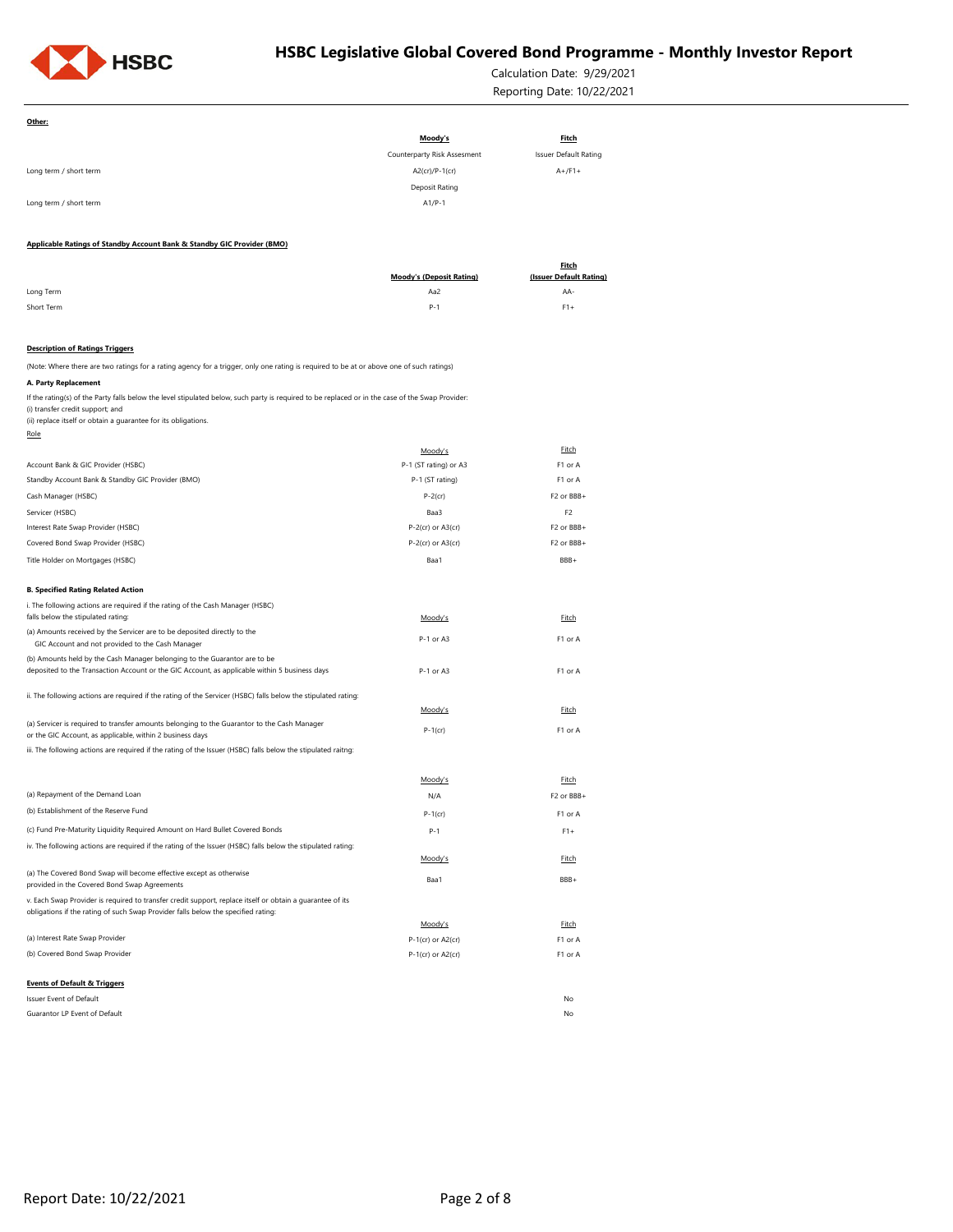

Calculation Date: 9/29/2021

Reporting Date: 10/22/2021

| <b>Asset Coverage Test</b>                                                     |                 |                                                     |
|--------------------------------------------------------------------------------|-----------------|-----------------------------------------------------|
| <b>Outstanding Covered Bonds</b>                                               | \$4,850,125,000 |                                                     |
| $A =$ Lesser of (i) LTV Adjusted Loan Balance $1$ and                          | \$8,864,550,737 | A (i) \$9,794,935,900                               |
| (ii) Asset Percentage Adjusted Loan Balance <sup>1</sup>                       |                 | A(ii): \$8,864,550,737                              |
| B = Principal Receipts up to Calculation Date not otherwise applied            | \$146,591,621   | Actual Asset Percentage: 90.50%                     |
| $C = Cash Capital Contributions$                                               | \$0             | Maximum Asset Percentage: 90.50%                    |
| $D =$ Substitute Assets                                                        | \$0             | Minimum Asset Percentage: 80.00%                    |
| $E =$ Reserve Fund Balance                                                     | \$0             | Regulatory OC Minimum: 103.00%                      |
| Y = Contingent Collateral Amount                                               | \$0             | Level of Overcollateralization <sup>2</sup> 110.33% |
| Z = Negative Carry Factor Calculation                                          | \$0             |                                                     |
| <b>Adjusted Aggregate Asset Amount</b><br>$(Total: A + B + C + D + E - Y - Z)$ | \$9,011,142,358 |                                                     |
| <b>Asset Coverage Test</b>                                                     | <b>PASS</b>     |                                                     |

1. LTV Adjusted Loan Balance and Asset Percentage Adjusted Loan Balance are calculated per the Indexation Methodology based on the most recent property appraisal value.

2. Per Section 4.3.8 of the CMHC Guide, (A) the lesser of (i) the total amount of cover pool collateral and (ii) the amount of cover pool collateral required to collateral required to collateral required to collateralize t dollar equivalent of the principal amount of covered bonds outstanding under the registered covered bond program.

| <b>Valuation Calculation</b>                                                                                                      |                 |                                                                   |       |  |
|-----------------------------------------------------------------------------------------------------------------------------------|-----------------|-------------------------------------------------------------------|-------|--|
| <b>Trading Value of Covered Bonds</b>                                                                                             | \$4,676,823,059 |                                                                   |       |  |
| $A = LTV$ Adjusted Loan Present Value $1$                                                                                         | \$9,812,980,260 | Weighted Average Effective Yield<br>of Performing Eligible Loans: | 2.12% |  |
| B = Principal Receipts up to Calculation Date not otherwise applied                                                               | \$146,591,621   |                                                                   |       |  |
| C = Cash Capital Contributions                                                                                                    | \$0             |                                                                   |       |  |
| D = Trading Value of Substitute Assets                                                                                            | \$0             |                                                                   |       |  |
| $E =$ Reserve Fund Balance                                                                                                        | \$0             |                                                                   |       |  |
| F = Trading Value of Swap Collateral                                                                                              | \$0             |                                                                   |       |  |
| Present Value Adjusted Aggregate Asset Amount                                                                                     |                 |                                                                   |       |  |
| $(Total: A + B + C + D + E + F)$                                                                                                  | \$9,959,571,880 |                                                                   |       |  |
| <b>Valuation Calculation</b>                                                                                                      | \$5,282,748,821 |                                                                   |       |  |
| 1. LTV Adjusted Loan Present Value is calculated per the Indexation Methodology based on the most recent property appraisal value |                 |                                                                   |       |  |
| <b>Intercompany Loan Balance</b>                                                                                                  |                 |                                                                   |       |  |
| Guarantee Loan                                                                                                                    | \$5,354,231,522 |                                                                   |       |  |
| Demand Loan                                                                                                                       | \$4,200,823,753 |                                                                   |       |  |

| Total                                | \$9,555,055,275          |                                     |
|--------------------------------------|--------------------------|-------------------------------------|
| <b>Cover Pool Losses</b>             |                          |                                     |
| <b>Period End</b>                    | <b>Write-off Amounts</b> | <b>Loss Percentage (Annualized)</b> |
| 9/29/2021                            |                          | 0.00%                               |
|                                      |                          |                                     |
| <b>Cover Pool Summary Statistics</b> |                          |                                     |

| Previous Month Ending Balance                      | \$9,947,731,752 |
|----------------------------------------------------|-----------------|
| Current Month Ending Balance                       | \$9,801,140,131 |
| Number of Mortgages in Pool                        | 22,255          |
| Average Mortgage Size                              | \$440,402       |
| Number of Properties                               | 20,059          |
| Number of Borrowers                                | 18,978          |
| Weighted Average Original LTV <sup>1</sup>         | 59.93%          |
| Weighted Average Current LTV <sup>2</sup>          | 51.53%          |
| Weighted Average Indexed Current LTV <sup>23</sup> | 39.99%          |
| Weighted Average Authorized LTV <sup>4</sup>       | 63.69%          |
| Weighted Average Indexed Authorized LTV 3 4        | 49.38%          |
| Weighted Average Mortgage Rate                     | 2.12%           |
| Weighted Average Seasoning (Months)                | 50.41           |
| Weighted Average Original Term (Months)            | 78.66           |
| Weighted Average Remaining Term (Months)           | 28.24           |
|                                                    |                 |

1. For multi-component loans this is calculated based on all loans secured by the same property within the Cover Pool. If there is an additional advance against the property outside of the Cover Pool the value the Weighted the new tranche is sold into the Cover Pool based on the balances of the loans at the time of the new advance.

2. For multi-component loans this is calculated based on all loans secured by the same property within the Cover Pool

3. Indexed LTV's are calculated per the Indexation Methodology based on the most recent property appraisal value<br>4. For multi-component loans this is calculated based on loans which are drawn or available to be drawn secur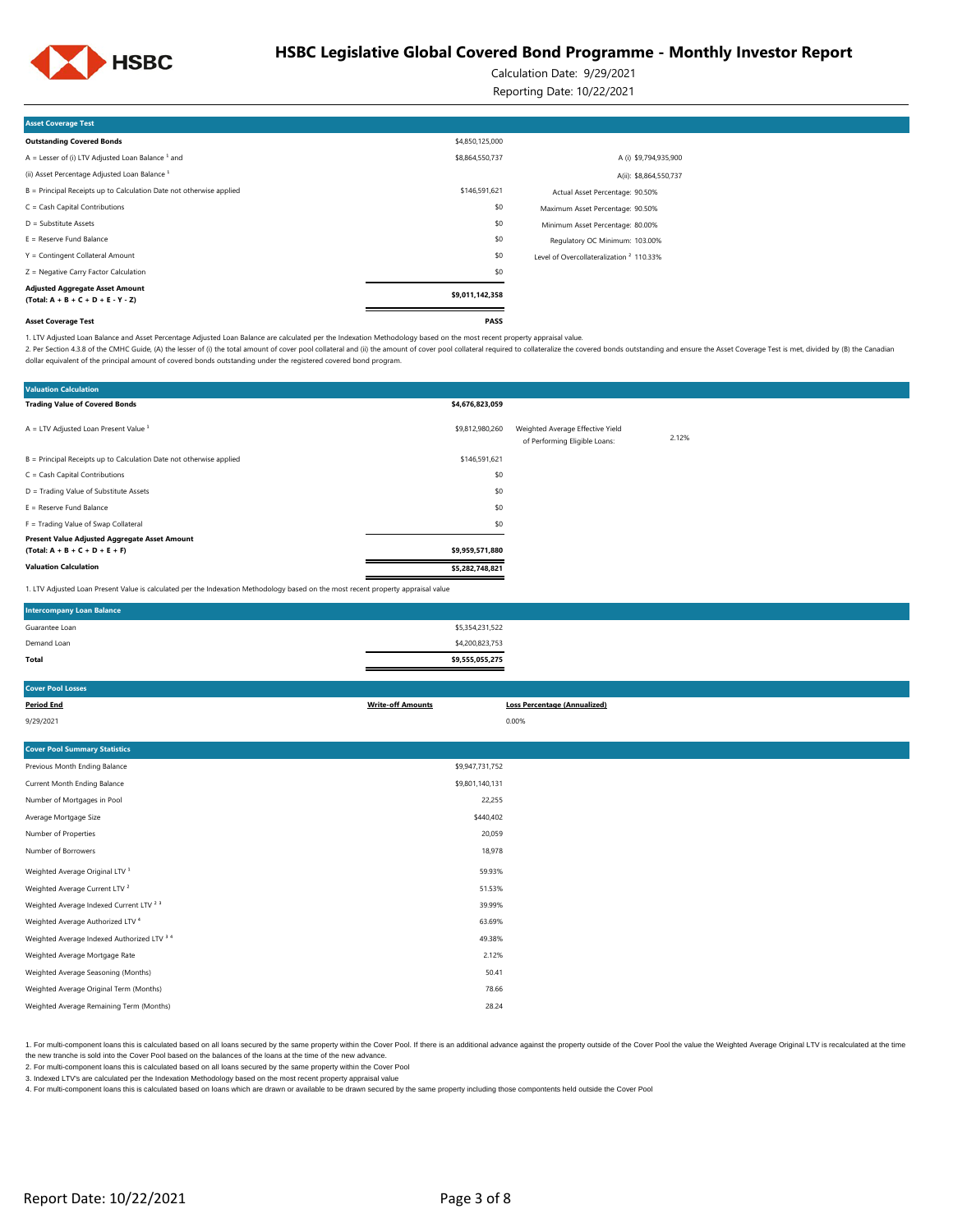

Calculation Date: 9/29/2021

Reporting Date: 10/22/2021

| <b>Cover Pool Delinquency Distribution</b> |                        |            |                          |            |
|--------------------------------------------|------------------------|------------|--------------------------|------------|
| <b>Aging Summary</b>                       | <b>Number of Loans</b> | Percentage | <b>Principal Balance</b> | Percentage |
| Current and less than 30 days past due     | 22.246                 | 99.96%     | \$9,794,860,189          | 99.94%     |
| 30 to 59 days past due                     |                        | 0.01%      | \$223,498                | 0.00%      |
| 60 to 89 days past due                     | $\Omega$               | 0.00%      | \$0                      | 0.00%      |
| 90 or more days past due                   |                        | 0.03%      | \$6,056,444              | 0.06%      |
| Total                                      | 22.255                 | 100.00%    | \$9,801,140,131          | 100.00%    |

| <b>Cover Pool Provincial Distribution</b> |                        |            |                          |            |
|-------------------------------------------|------------------------|------------|--------------------------|------------|
| Province                                  | <b>Number of Loans</b> | Percentage | <b>Principal Balance</b> | Percentage |
| <b>British Columbia</b>                   | 9,867                  | 44.34%     | \$4,989,647,937          | 50.91%     |
| Alberta                                   | 1.202                  | 5.40%      | \$322,938,162            | 3.29%      |
| Quebec                                    | 1,159                  | 5.21%      | \$259,805,427            | 2.65%      |
| Ontario                                   | 10,027                 | 45.06%     | \$4,228,748,605          | 43.15%     |
| Other                                     | 0                      | 0.00%      | \$0                      | 0.00%      |
| Total                                     | 22.255                 | 100.00%    | \$9,801,140,131          | 100.00%    |

| <b>Cover Pool Interest Rate Type Distribution</b> |                        |            |                          |            |
|---------------------------------------------------|------------------------|------------|--------------------------|------------|
| <b>Interest Rate Type</b>                         | <b>Number of Loans</b> | Percentage | <b>Principal Balance</b> | Percentage |
| Fixed                                             | 14,213                 | 63.86%     | \$5,825,349,593          | 59.44%     |
| Variable                                          | 8.042                  | 36.14%     | \$3,975,790,538          | 40.56%     |
| Total                                             | 22,255                 | 100.00%    | \$9,801,140,131          | 100.00%    |

| <b>Mortgage Asset Type Distribution</b> |                        |            |                          |            |
|-----------------------------------------|------------------------|------------|--------------------------|------------|
| <b>Asset Type</b>                       | <b>Number of Loans</b> | Percentage | <b>Principal Balance</b> | Percentage |
| Conventional Mortgage Loans             | 943                    | 4.24%      | \$342,170,596            | 3.49%      |
| Equity Power Mortgage Loans             | 21.312                 | 95.76%     | \$9,458,969.535          | 96.51%     |
| Total                                   | 22,255                 | 100.00%    | \$9,801,140,131          | 100.00%    |

| <b>Cover Pool Occupancy Type Distribution</b> |                        |            |                          |            |
|-----------------------------------------------|------------------------|------------|--------------------------|------------|
| <b>Occupancy Type</b>                         | <b>Number of Loans</b> | Percentage | <b>Principal Balance</b> | Percentage |
| Owner Occupied                                | 18,043                 | 81.07%     | \$8,550,269,824          | 87.24%     |
| Non-Owner Occupied                            | 4,212                  | 18.93%     | \$1,250,870,307          | 12.76%     |
| Total                                         | 22,255                 | 100.00%    | \$9,801,140,131          | 100.00%    |

| <b>Cover Pool Mortgage Rate Distribution</b> |                        |            |                          |            |
|----------------------------------------------|------------------------|------------|--------------------------|------------|
| Mortgage Rate (%)                            | <b>Number of Loans</b> | Percentage | <b>Principal Balance</b> | Percentage |
| 1.9999 and below                             | 9,236                  | 41.50%     | \$4,475,816,310          | 45.67%     |
| $2.0000 - 2.4999$                            | 4,977                  | 22.36%     | \$2,136,550,060          | 21.80%     |
| 2.5000 - 2.9999                              | 6,716                  | 30.18%     | \$2,780,268,387          | 28.37%     |
| $3.0000 - 3.4999$                            | 1,020                  | 4.58%      | \$314,182,837            | 3.21%      |
| 3.5000 - 3.9999                              | 282                    | 1.27%      | \$84,621,874             | 0.86%      |
| 4.0000 - 4.4999                              | -                      | 0.03%      | \$3,747,933              | 0.04%      |
| 4.5000 - 4.9999                              |                        | 0.00%      | \$321,852                | 0.00%      |
| $5.0000 - 5.4999$                            | $^{\circ}$             | 0.00%      | \$0                      | 0.00%      |
| 5.5000 - 5.9999                              | $\mathbf 0$            | 0.00%      | \$0                      | 0.00%      |
| $6.0000 - 6.4999$                            | $\mathbf 0$            | 0.00%      | \$0                      | 0.00%      |
| 6.5000 and above                             | 16                     | 0.07%      | \$5,630,877              | 0.06%      |
| Total                                        | 22,255                 | 100.00%    | \$9,801,140,131          | 100.00%    |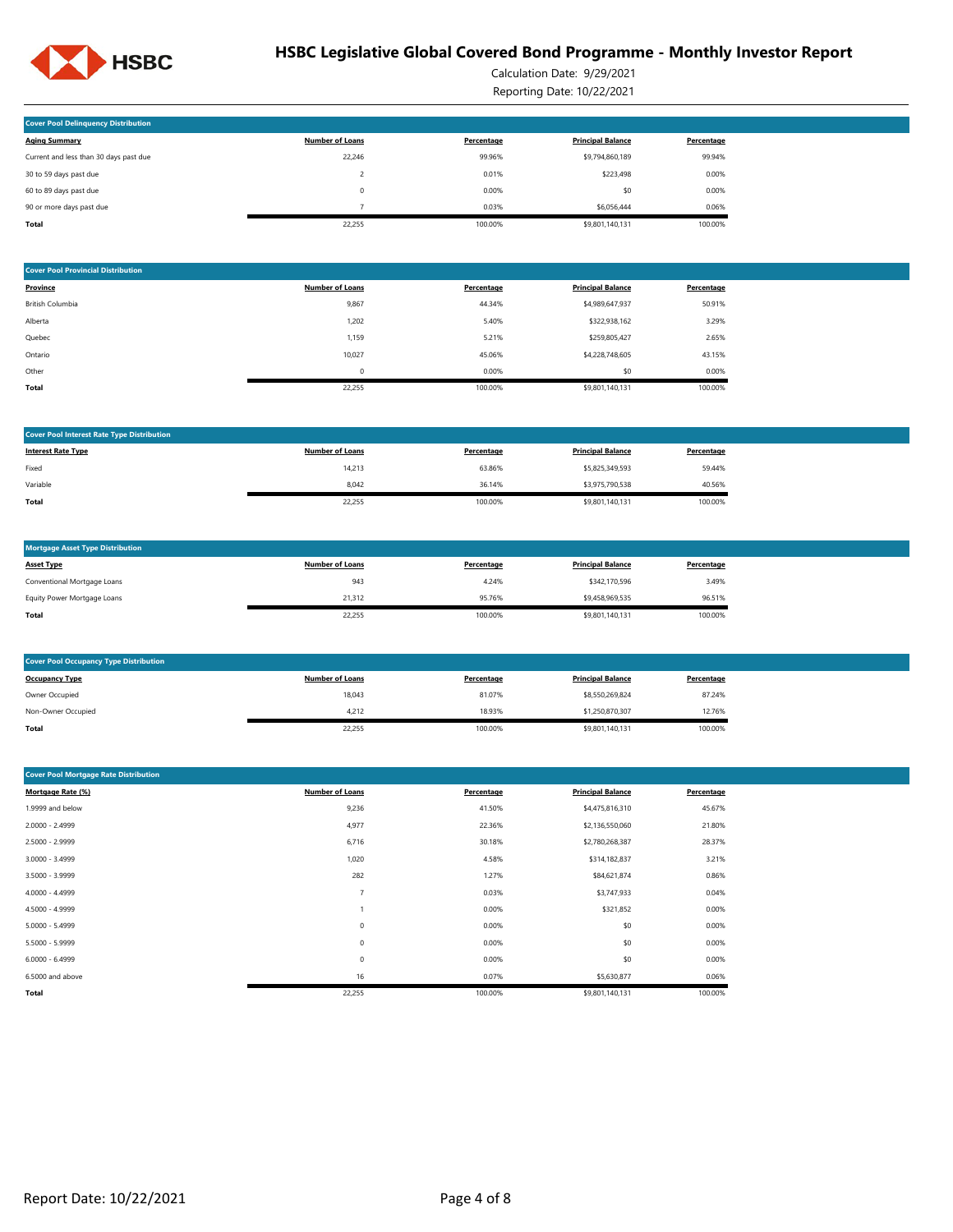

Calculation Date: 9/29/2021 Reporting Date: 10/22/2021

| <b>Cover Pool Remaining Term Distribution</b> |                        |            |                          |            |  |  |  |  |  |
|-----------------------------------------------|------------------------|------------|--------------------------|------------|--|--|--|--|--|
| <b>Remaining Term (Months)</b>                | <b>Number of Loans</b> | Percentage | <b>Principal Balance</b> | Percentage |  |  |  |  |  |
| Less than 12.00                               | 4,306                  | 19.35%     | \$1,778,338,146          | 18.14%     |  |  |  |  |  |
| $12.00 - 23.99$                               | 6,012                  | 27.01%     | \$2,690,481,301          | 27.45%     |  |  |  |  |  |
| 24.00 - 35.99                                 | 4,892                  | 21.98%     | \$2,059,439,717          | 21.01%     |  |  |  |  |  |
| $36.00 - 47.99$                               | 3,739                  | 16.80%     | \$1,714,633,176          | 17.49%     |  |  |  |  |  |
| 48.00 - 59.99                                 | 3,147                  | 14.14%     | \$1,493,170,101          | 15.23%     |  |  |  |  |  |
| $60.00 - 71.99$                               | 84                     | 0.38%      | \$35,944,526             | 0.37%      |  |  |  |  |  |
| 72.00 - 83.99                                 | -                      | 0.03%      | \$4,724,292              | 0.05%      |  |  |  |  |  |
| 84.00 and above                               | 68                     | 0.31%      | \$24,408,873             | 0.25%      |  |  |  |  |  |
| Total                                         | 22,255                 | 100.00%    | \$9,801,140,131          | 100.00%    |  |  |  |  |  |

| <b>Cover Pool Range of Remaining Principal Balance</b> |            |                          |            |  |  |  |  |  |
|--------------------------------------------------------|------------|--------------------------|------------|--|--|--|--|--|
| <b>Number of Loans</b>                                 | Percentage | <b>Principal Balance</b> | Percentage |  |  |  |  |  |
| 2,879                                                  | 12.94%     | \$157,470,873            | 1.61%      |  |  |  |  |  |
| 1,699                                                  | 7.63%      | \$213,061,521            | 2.17%      |  |  |  |  |  |
| 2,028                                                  | 9.11%      | \$356,742,716            | 3.64%      |  |  |  |  |  |
| 2,017                                                  | 9.06%      | \$453,176,561            | 4.62%      |  |  |  |  |  |
| 2,038                                                  | 9.16%      | \$558,649,738            | 5.70%      |  |  |  |  |  |
| 1,565                                                  | 7.03%      | \$508,333,311            | 5.19%      |  |  |  |  |  |
| 1,329                                                  | 5.97%      | \$495,950,049            | 5.06%      |  |  |  |  |  |
| 1,131                                                  | 5.08%      | \$481,502,985            | 4.91%      |  |  |  |  |  |
| 1,131                                                  | 5.08%      | \$536,077,949            | 5.47%      |  |  |  |  |  |
| 870                                                    | 3.91%      | \$456,846,090            | 4.66%      |  |  |  |  |  |
| 689                                                    | 3.10%      | \$395,643,417            | 4.04%      |  |  |  |  |  |
| 587                                                    | 2.64%      | \$367,314,132            | 3.75%      |  |  |  |  |  |
| 497                                                    | 2.23%      | \$335,319,835            | 3.42%      |  |  |  |  |  |
| 467                                                    | 2.10%      | \$338,834,115            | 3.46%      |  |  |  |  |  |
| 381                                                    | 1.71%      | \$294,834,741            | 3.01%      |  |  |  |  |  |
| 355                                                    | 1.60%      | \$292,546,796            | 2.98%      |  |  |  |  |  |
| 286                                                    | 1.29%      | \$250,057,580            | 2.55%      |  |  |  |  |  |
| 216                                                    | 0.97%      | \$199,789,263            | 2.04%      |  |  |  |  |  |
| 197                                                    | 0.89%      | \$191,765,847            | 1.96%      |  |  |  |  |  |
| 1,893                                                  | 8.51%      | \$2,917,222,615          | 29.76%     |  |  |  |  |  |
| 22,255                                                 | 100.00%    | \$9,801,140,131          | 100.00%    |  |  |  |  |  |
|                                                        |            |                          |            |  |  |  |  |  |

| <b>Cover Pool Property Type Distribution</b> |                        |            |                          |            |  |  |  |  |  |  |
|----------------------------------------------|------------------------|------------|--------------------------|------------|--|--|--|--|--|--|
| <b>Property Type</b>                         | <b>Number of Loans</b> | Percentage | <b>Principal Balance</b> | Percentage |  |  |  |  |  |  |
| Condominium                                  | 5,381                  | 24.18%     | \$1,561,175,934          | 15.93%     |  |  |  |  |  |  |
| Duplex                                       | 155                    | 0.70%      | \$47,461,030             | 0.48%      |  |  |  |  |  |  |
| Semi-Detached                                | 318                    | 1.43%      | \$112,318,936            | 1.15%      |  |  |  |  |  |  |
| Single Family                                | 13,881                 | 62.37%     | \$7,301,245,517          | 74.49%     |  |  |  |  |  |  |
| Townhouse                                    | 2,445                  | 10.99%     | \$759,500,517            | 7.75%      |  |  |  |  |  |  |
| Other                                        | 75                     | 0.34%      | \$19,438.198             | 0.20%      |  |  |  |  |  |  |
| Total                                        | 22,255                 | 100.00%    | \$9,801,140,131          | 100.00%    |  |  |  |  |  |  |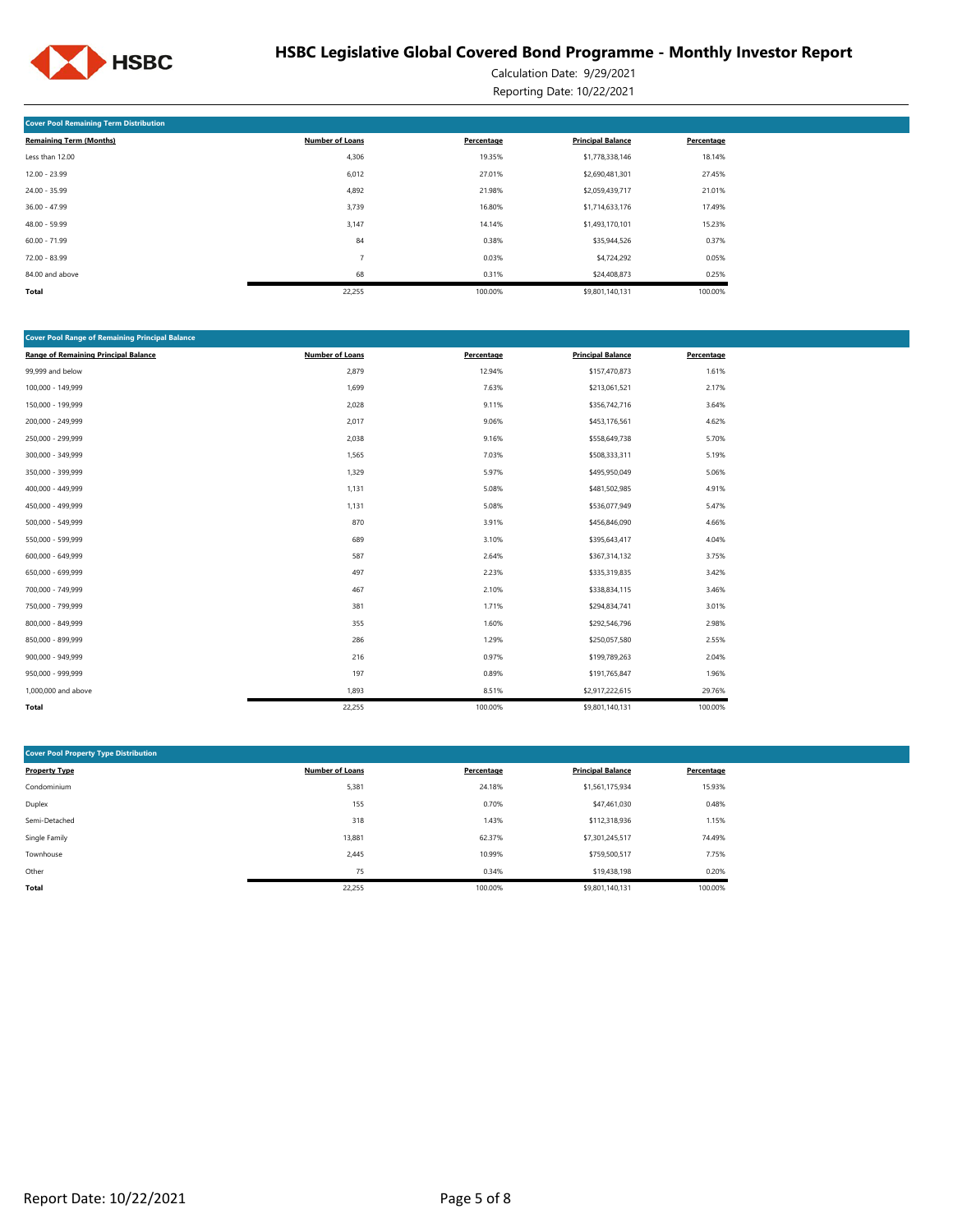

Calculation Date: 9/29/2021 Reporting Date: 10/22/2021

| Cover Pool Indexed Authorized LTV - Distribution <sup>1</sup> |                        |            |                          |            |
|---------------------------------------------------------------|------------------------|------------|--------------------------|------------|
| Indexed LTV (%)                                               | <b>Number of Loans</b> | Percentage | <b>Principal Balance</b> | Percentage |
| 20.00 and below                                               | 1,543                  | 6.93%      | \$267,453,912            | 2.73%      |
| $20.01 - 25.00$                                               | 808                    | 3.63%      | \$167,753,751            | 1.71%      |
| $25.01 - 30.00$                                               | 1,216                  | 5.46%      | \$318,114,867            | 3.25%      |
| $30.01 - 35.00$                                               | 1,770                  | 7.95%      | \$550,790,188            | 5.62%      |
| $35.01 - 40.00$                                               | 2,410                  | 10.83%     | \$949,668,861            | 9.69%      |
| $40.01 - 45.00$                                               | 2,588                  | 11.63%     | \$1,265,619,430          | 12.91%     |
| $45.01 - 50.00$                                               | 2,674                  | 12.02%     | \$1,327,568,807          | 13.55%     |
| $50.01 - 55.00$                                               | 2,554                  | 11.48%     | \$1,369,736,221          | 13.98%     |
| $55.01 - 60.00$                                               | 2,449                  | 11.00%     | \$1,417,028,373          | 14.46%     |
| $60.01 - 65.00$                                               | 1,774                  | 7.97%      | \$1,060,653,498          | 10.82%     |
| $65.01 - 70.00$                                               | 999                    | 4.49%      | \$546,473,312            | 5.58%      |
| $70.01 - 75.00$                                               | 689                    | 3.10%      | \$295,094,302            | 3.01%      |
| 75.01 - 80.00                                                 | 533                    | 2.39%      | \$191,956,995            | 1.96%      |
| Greater than 80.00                                            | 248                    | 1.11%      | \$73,227,613             | 0.75%      |
| Total                                                         | 22,255                 | 100.00%    | \$9,801,140,131          | 100.00%    |

| Cover Pool Indexed Current LTV - Distribution <sup>1</sup> |                        |            |                          |            |  |  |  |  |  |
|------------------------------------------------------------|------------------------|------------|--------------------------|------------|--|--|--|--|--|
| Indexed LTV (%)                                            | <b>Number of Loans</b> | Percentage | <b>Principal Balance</b> | Percentage |  |  |  |  |  |
| 20.00 and below                                            | 4,813                  | 21.63%     | \$865,598,489            | 8.83%      |  |  |  |  |  |
| $20.01 - 25.00$                                            | 1,886                  | 8.47%      | \$609,714,379            | 6.22%      |  |  |  |  |  |
| $25.01 - 30.00$                                            | 2,240                  | 10.07%     | \$877,983,108            | 8.96%      |  |  |  |  |  |
| $30.01 - 35.00$                                            | 2,505                  | 11.26%     | \$1,158,672,161          | 11.82%     |  |  |  |  |  |
| $35.01 - 40.00$                                            | 2,453                  | 11.02%     | \$1,279,192,844          | 13.05%     |  |  |  |  |  |
| $40.01 - 45.00$                                            | 2,303                  | 10.35%     | \$1,321,710,380          | 13.49%     |  |  |  |  |  |
| $45.01 - 50.00$                                            | 1,973                  | 8.87%      | \$1,198,486,788          | 12.23%     |  |  |  |  |  |
| $50.01 - 55.00$                                            | 1,671                  | 7.51%      | \$1,083,406,275          | 11.05%     |  |  |  |  |  |
| $55.01 - 60.00$                                            | 1,169                  | 5.25%      | \$785,656,067            | 8.02%      |  |  |  |  |  |
| $60.01 - 65.00$                                            | 580                    | 2.61%      | \$339,577,895            | 3.46%      |  |  |  |  |  |
| $65.01 - 70.00$                                            | 372                    | 1.67%      | \$168,410,605            | 1.72%      |  |  |  |  |  |
| $70.01 - 75.00$                                            | 234                    | 1.05%      | \$95,314,626             | 0.97%      |  |  |  |  |  |
| 75.01 - 80.00                                              | 49                     | 0.22%      | \$15,291,257             | 0.16%      |  |  |  |  |  |
| Greater than 80.00                                         | $\overline{7}$         | 0.03%      | \$2,125,257              | 0.02%      |  |  |  |  |  |
| Total                                                      | 22,255                 | 100.00%    | \$9,801,140,131          | 100.00%    |  |  |  |  |  |

### **Provincial Distribution by Indexed Current LTV and Aging Summary**

| <b>Days Delinguent</b> |                         |                |               |                          |                          |                 |
|------------------------|-------------------------|----------------|---------------|--------------------------|--------------------------|-----------------|
| Current-<30            |                         |                |               |                          |                          |                 |
| <b>LTV</b>             | <b>British Columbia</b> | <b>Alberta</b> | Quebec        | Ontario                  | Other                    | <b>Total</b>    |
| < 20.00                | \$457,698,406           | \$11,301,213   | \$21,631,570  | \$374,743,803            |                          | \$865,374,991   |
| $20.01 - 25.00$        | \$323,703,791           | \$6,637,606    | \$14,732,247  | \$264,640,734            | ٠                        | \$609,714,379   |
| $25.01 - 30.00$        | \$453,521,014           | \$10,107,529   | \$29,793,848  | \$383,979,776            |                          | \$877,402,167   |
| $30.01 - 35.00$        | \$610,180,152           | \$13,648,190   | \$28,600,329  | \$506,243,490            |                          | \$1,158,672,161 |
| $35.01 - 40.00$        | \$678,362,260           | \$15,128,584   | \$39,885,330  | \$545,541,060            |                          | \$1,278,917,234 |
| $40.01 - 45.00$        | \$682,660,609           | \$21,915,909   | \$39,343,637  | \$577,790,225            |                          | \$1,321,710,380 |
| $45.01 - 50.00$        | \$554,202,501           | \$21,392,807   | \$35,847,264  | \$587,044,215            |                          | \$1,198,486,788 |
| $50.01 - 55.00$        | \$513,028,963           | \$28,739,520   | \$24,545,500  | \$517,092,292            |                          | \$1,083,406,275 |
| $55.01 - 60.00$        | \$406,733,262           | \$34,415,471   | \$12,682,490  | \$329,628,258            |                          | \$783,459,481   |
| $60.01 - 65.00$        | \$179,002,749           | \$46,013,726   | \$9,415,658   | \$102,911,344            |                          | \$337,343,478   |
| $65.01 - 70.00$        | \$86,540,350            | \$46,578,872   | \$3,159,996   | \$32,131,387             |                          | \$168,410,605   |
| $70.01 - 75.00$        | \$36,583,289            | \$54,013,565   | $\sim$        | \$3,948,882              |                          | \$94,545,737    |
| $75.01 - 80.00$        | \$3,595,305             | \$11,695,952   | $\sim$        | $\overline{\phantom{a}}$ | ٠                        | \$15,291,257    |
| >80.00                 | \$608,483               | \$1,349,217    | \$167,558     | ٠                        |                          | \$2,125,257     |
| <b>Total</b>           | \$4,986,421,133         | \$322,938,162  | \$259,805,427 | \$4,225,695,467          | $\overline{\phantom{a}}$ | \$9,794,860,189 |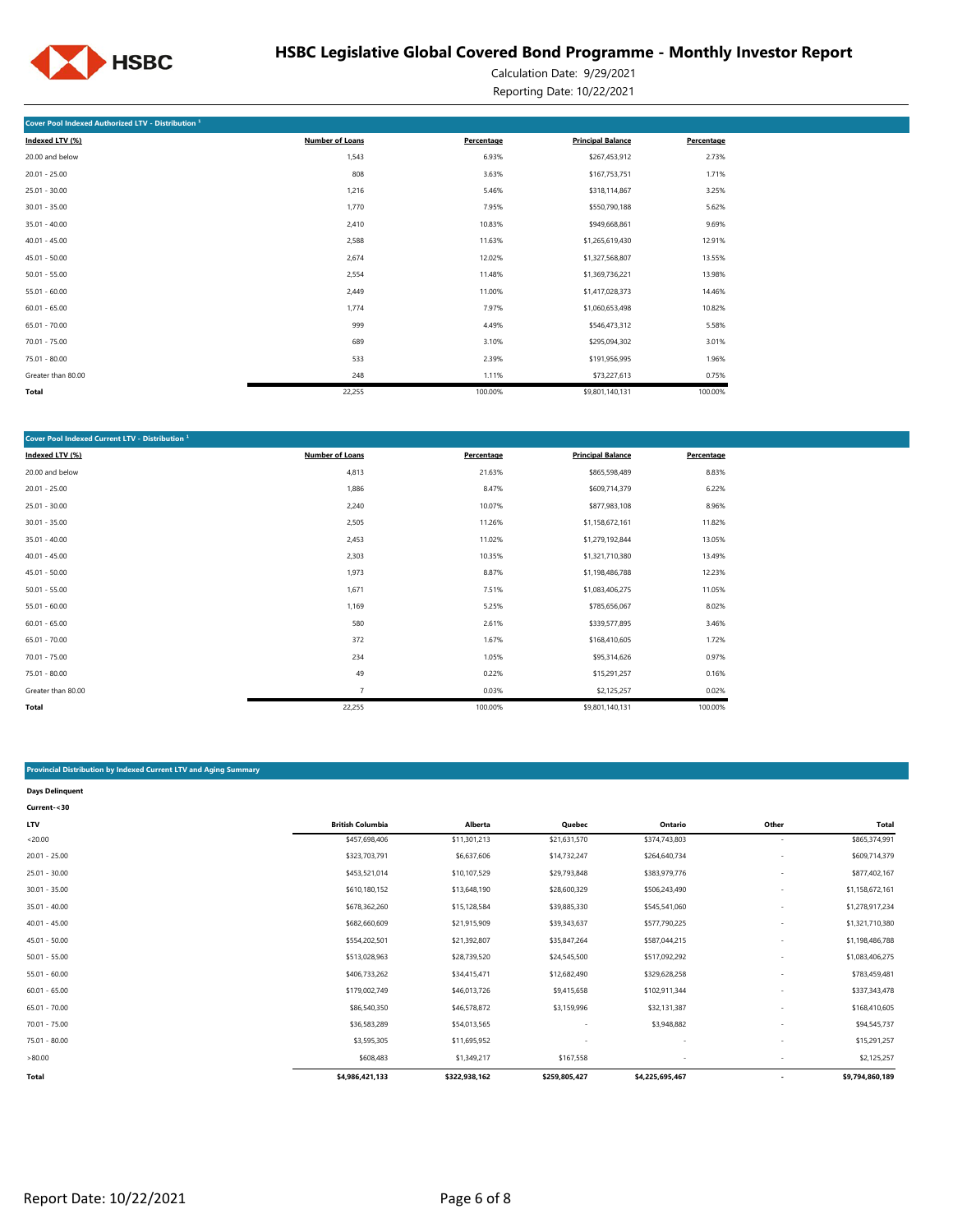

Calculation Date: 9/29/2021

Reporting Date: 10/22/2021

|            | <b>Days Delinquent</b> |  |  |
|------------|------------------------|--|--|
|            | $30 - 60$              |  |  |
| <b>LTV</b> |                        |  |  |

| 30-~00          |                          |                          |                          |                          |        |           |
|-----------------|--------------------------|--------------------------|--------------------------|--------------------------|--------|-----------|
| LTV             | <b>British Columbia</b>  | Alberta                  | Quebec                   | Ontario                  | Other  | Total     |
| < 20.00         | \$223,498                | $\sim$                   | $\sim$                   | $\sim$                   | $\sim$ | \$223,498 |
| 20.01 - 25.00   | $\sim$                   | $\overline{\phantom{a}}$ | $\sim$                   | $\sim$                   | $\sim$ | $\sim$    |
| 25.01 - 30.00   | $\sim$                   | $\sim$                   | $\sim$                   | $\sim$                   | $\sim$ | $\sim$    |
| $30.01 - 35.00$ | $\sim$                   | $\sim$                   | $\sim$                   | $\sim$                   | $\sim$ | $\sim$    |
| 35.01 - 40.00   | $\sim$                   | $\sim$                   | $\sim$                   | $\sim$                   | $\sim$ | $\sim$    |
| $40.01 - 45.00$ | $\sim$                   | $\sim$                   | $\sim$                   | $\sim$                   | $\sim$ | $\sim$    |
| 45.01 - 50.00   | $\overline{\phantom{a}}$ | $\overline{\phantom{a}}$ | $\sim$                   | $\sim$                   | $\sim$ | $\sim$    |
| $50.01 - 55.00$ | $\overline{\phantom{a}}$ | $\overline{\phantom{a}}$ | $\sim$                   | $\sim$                   | $\sim$ | $\sim$    |
| 55.01 - 60.00   | $\sim$                   | $\overline{\phantom{a}}$ | $\overline{\phantom{a}}$ | $\sim$                   | . п.   | $\sim$    |
| $60.01 - 65.00$ | $\sim$                   | $\sim$                   | $\sim$                   | $\sim$                   | $\sim$ | $\sim$    |
| 65.01 - 70.00   | $\sim$                   | $\sim$                   | $\sim$                   | $\sim$                   | $\sim$ | $\sim$    |
| 70.01 - 75.00   | $\sim$                   | $\sim$                   | $\sim$                   | $\sim$                   | $\sim$ | $\sim$    |
| 75.01 - 80.00   | $\sim$                   | $\sim$                   | $\sim$                   | $\sim$                   | $\sim$ | $\sim$    |
| 80.00           | $\sim$                   | $\overline{\phantom{a}}$ | $\sim$                   | $\overline{\phantom{a}}$ | $\sim$ | $\sim$    |
| Total           | \$223,498                | $\overline{\phantom{a}}$ | $\overline{\phantom{a}}$ | $\overline{\phantom{a}}$ | $\sim$ | \$223,498 |

#### **Days Delinquent**

| $60 - 90$       |                          |                          |                          |                          |                          |                          |
|-----------------|--------------------------|--------------------------|--------------------------|--------------------------|--------------------------|--------------------------|
| <b>LTV</b>      | <b>British Columbia</b>  | Alberta                  | Quebec                   | Ontario                  | Other                    | Total                    |
| < 20.00         | $\sim$                   | $\sim$                   | $\sim$                   | $\sim$                   | $\sim$                   | <b>Section</b>           |
| $20.01 - 25.00$ | $\overline{\phantom{a}}$ | $\overline{\phantom{a}}$ | $\overline{\phantom{a}}$ | $\overline{\phantom{a}}$ | $\sim$                   | $\sim$                   |
| 25.01 - 30.00   | ٠                        | $\sim$                   | $\sim$                   | $\sim$                   | ٠                        | $\sim$                   |
| $30.01 - 35.00$ | $\sim$                   | $\sim$                   | $\sim$                   | $\overline{\phantom{a}}$ | $\sim$                   | $\sim$                   |
| $35.01 - 40.00$ | $\sim$                   | $\sim$                   | $\sim$                   | $\overline{\phantom{a}}$ | $\sim$                   | $\sim$                   |
| $40.01 - 45.00$ | $\sim$                   | $\sim$                   | $\sim$                   | $\overline{\phantom{a}}$ | $\sim$                   | $\sim$                   |
| $45.01 - 50.00$ | $\sim$                   | $\sim$                   | $\sim$                   | $\overline{\phantom{a}}$ | $\sim$                   | $\sim$                   |
| $50.01 - 55.00$ |                          | $\overline{\phantom{a}}$ | $\overline{\phantom{a}}$ | $\overline{\phantom{a}}$ | ٠                        | $\sim$                   |
| $55.01 - 60.00$ | ٠                        | $\sim$                   | $\overline{\phantom{a}}$ | $\overline{\phantom{a}}$ | $\overline{\phantom{a}}$ | $\sim$                   |
| $60.01 - 65.00$ | $\sim$                   | $\overline{\phantom{a}}$ | $\sim$                   | $\overline{\phantom{a}}$ | ٠                        | $\sim$                   |
| $65.01 - 70.00$ | $\sim$                   | $\sim$                   | $\sim$                   | $\overline{\phantom{a}}$ | ٠                        | $\sim$                   |
| $70.01 - 75.00$ | ٠                        | $\overline{\phantom{a}}$ | $\sim$                   | $\overline{\phantom{a}}$ | ٠                        | $\sim$                   |
| 75.01 - 80.00   | $\sim$                   | $\sim$                   | $\sim$                   | $\sim$                   | $\sim$                   | $\sim$                   |
| >80.00          | $\overline{\phantom{a}}$ | $\sim$                   | $\overline{\phantom{a}}$ | $\sim$                   | $\overline{\phantom{a}}$ | $\sim$                   |
| Total           | $\overline{\phantom{a}}$ | $\sim$                   | $\overline{\phantom{a}}$ | $\overline{\phantom{a}}$ | $\sim$                   | $\overline{\phantom{a}}$ |

#### **Days Delinquent**

| $90+$           |                          |                          |                          |                          |                          |                 |
|-----------------|--------------------------|--------------------------|--------------------------|--------------------------|--------------------------|-----------------|
| <b>LTV</b>      | <b>British Columbia</b>  | Alberta                  | Quebec                   | Ontario                  | Other                    | Total           |
| < 20.00         | $\sim$                   | $\sim$                   | $\sim$                   | $\sim$                   | $\sim$                   | $\sim$          |
| $20.01 - 25.00$ | ٠                        | $\overline{\phantom{a}}$ | $\overline{\phantom{a}}$ | $\overline{\phantom{a}}$ |                          | $\sim$          |
| $25.01 - 30.00$ | ۰                        | ۰                        |                          | \$580,942                | ۰.                       | \$580,942       |
| $30.01 - 35.00$ | ٠                        | $\overline{\phantom{a}}$ | $\sim$                   | $\sim$                   | ٠                        | $\sim$          |
| $35.01 - 40.00$ | ٠                        | $\overline{\phantom{a}}$ | $\sim$                   | \$275,610                | ٠                        | \$275,610       |
| $40.01 - 45.00$ | ٠                        | ٠                        |                          | $\overline{\phantom{a}}$ | ÷                        | $\sim$          |
| $45.01 - 50.00$ | ٠                        | $\overline{\phantom{a}}$ |                          | ٠                        |                          | $\sim$          |
| $50.01 - 55.00$ | ٠                        | $\overline{\phantom{a}}$ | $\sim$                   | $\overline{\phantom{a}}$ | ٠                        | $\sim$          |
| $55.01 - 60.00$ | ٠                        | $\overline{\phantom{a}}$ | $\overline{\phantom{a}}$ | \$2,196,586              | ٠                        | \$2,196,586     |
| $60.01 - 65.00$ | \$2,234,417              | ۰                        | $\sim$                   | $\overline{\phantom{a}}$ | ٠                        | \$2,234,417     |
| $65.01 - 70.00$ | $\overline{\phantom{a}}$ | $\overline{\phantom{a}}$ | $\overline{\phantom{a}}$ | $\overline{\phantom{a}}$ | ٠                        | $\sim$          |
| $70.01 - 75.00$ | \$768,889                | $\overline{\phantom{a}}$ | $\sim$                   | $\overline{\phantom{a}}$ | ٠                        | \$768,889       |
| $75.01 - 80.00$ | ٠                        | $\overline{\phantom{a}}$ | $\overline{\phantom{a}}$ | $\overline{\phantom{a}}$ | ٠                        | $\sim$          |
| >80.00          | $\overline{\phantom{a}}$ | $\overline{\phantom{a}}$ | $\sim$                   | $\overline{\phantom{a}}$ | $\sim$                   | $\sim$          |
| Total           | \$3,003,306              | $\overline{\phantom{a}}$ | $\overline{\phantom{a}}$ | \$3,053,138              | $\sim$                   | \$6,056,444     |
|                 |                          |                          |                          |                          |                          |                 |
| <b>Total</b>    | \$4,989,647,937          | \$322,938,162            | \$259,805,427            | \$4,228,748,605          | $\overline{\phantom{a}}$ | \$9,801,140,131 |